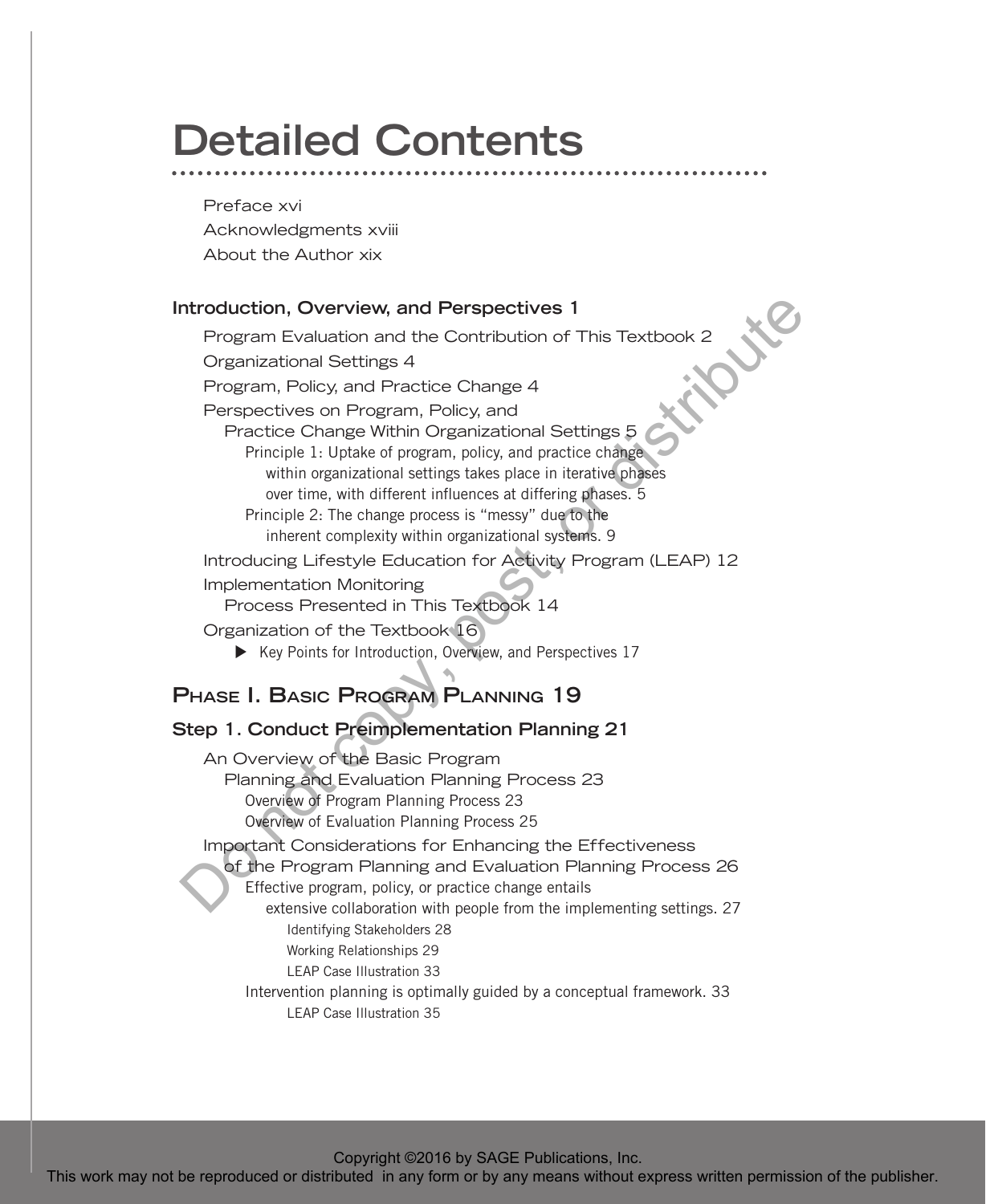Program planning, implementation, and evaluation

- are best conducted within collaborative interdisciplinary teams. 36
- $\blacktriangleright$  Key Points for Preimplementation Planning 38

#### **Phase II. Implementation Planning 39**

## **Step 2. Describe the Program, Policy, or Practice, Organizational Setting, and Broader Context 41**

Describe the program, policy, or practice that is to be implemented. 41 Setting/Scope of Study 42 Purpose 42 Change Model 42 Program, Policy, or Practice Description 42 Intervention Implementation Approach 43 Conceptualization of the Innovation 43 Timing and Degree of Change Agent and Stakeholder Involvement 44 Delivery/Installation of the Program, Policy, or Practice 45 LEAP Case Illustration 46 Portray the organization in which the program, policy, or practice will be implemented. 47 Mission and Characteristics 50 Structures and Processes 50 Resources and Resource Flexibility 52 Populations Served 52 LEAP Case Illustration 53 Define the broader context of the organization in which the program, policy, or practice will be implemented. 53 LEAP Case Illustration 56 Where to Begin? 56 Your Turn: Product and Process Orientations 59 Key Points for Describing the Program, Policy, or Practice, Organizational Setting, and the Broader Context 59 **Step 3. Determine Strategies for Facilitating Adoption of the Program, Policy, or Practice at the Organizational Level 61** Describe the steps needed to facilitate organizational adoption of a program, policy, or practice. 62 Determine how adoption decisions are made within the organization. 62 Identify likely influences on the adoption decision-making Describute the borogen college of the publisher and the publisher or distributed in any form or by any means without express without express the publisher of the means and the publisher of the publisher or distributed in

Copyright ©2016 by SAGE Publications, Inc.

process within the setting, and select appropriate strategies. 63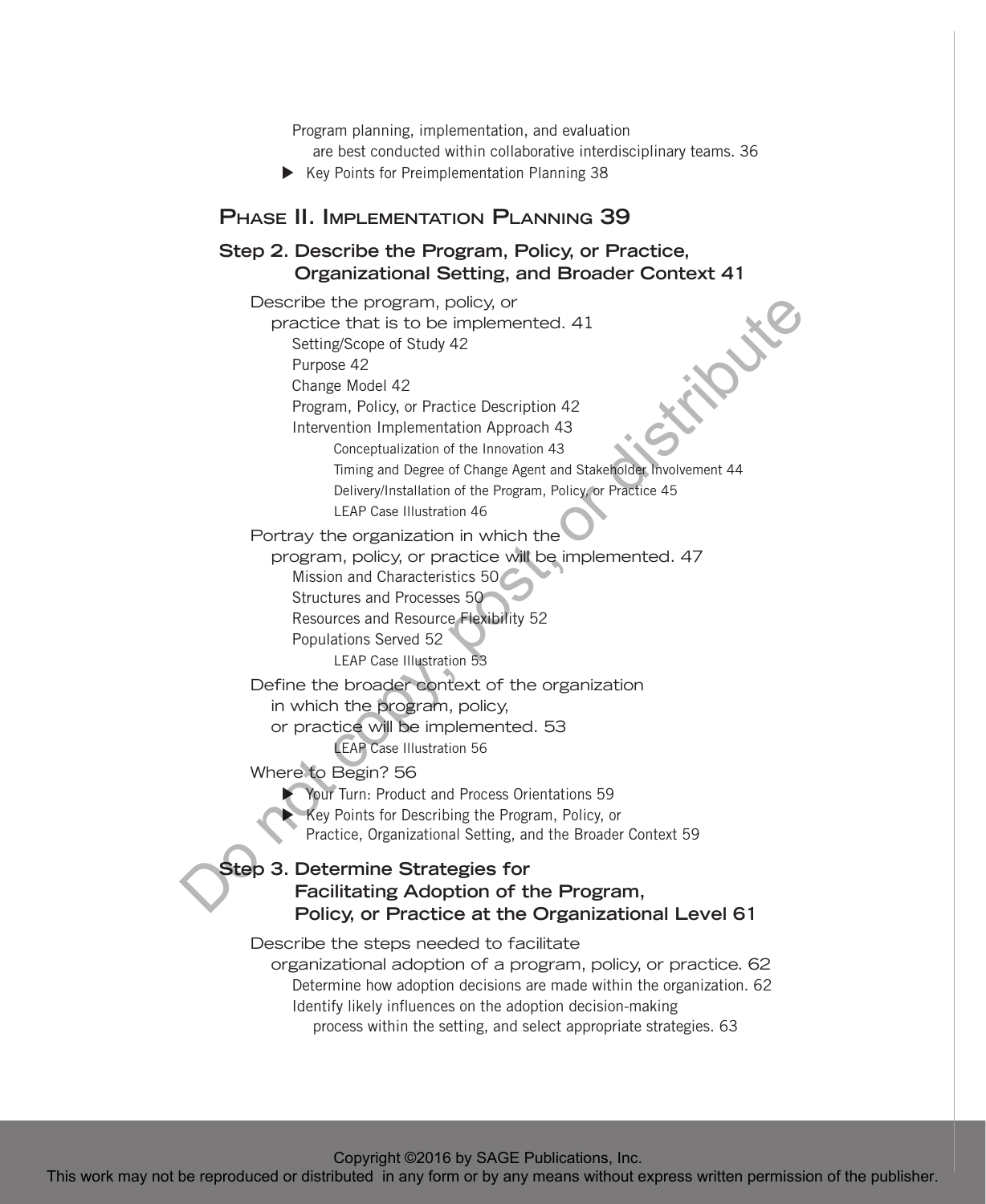Factors Over Which the Planning Team Has Control 65 Factors That Can Be Influenced 66 Factors Less Amenable to Change 66

Develop a plan detailing strategies for facilitating organizational

adoption of a new program, policy, or practice. 68 LEAP Case Illustration 68

- $\triangleright$  Your Turn: Perspectives of Organizational Decision Makers 74
- Key Points for Facilitating Program, Policy, and Practice Adoption 74

### **Step 4. Establish Complete and Acceptable Delivery/Installation of the Program, Policy, or Practice 77**

Describe the components of complete and acceptable delivery/installation in implementation monitoring. 78 Completeness or Dose Delivered 78 Individual Level 78 Environmental Level 78 Fidelity 79 Individual Level 79 Environmental Level 79 Reach 79 Individual Level 80 Environmental Level 80 Dose Received 80 Individual Level 81 Environmental Level 81 Identify the crucial components of the program, policy, or practice (completeness). 81 Define program, policy, or practice delivery or installation that is consistent with its conceptual underpinnings (fidelity). 84 Identify who the program, policy, or practice should reach to have the desired level of impacts/outcomes (reach). 86 Define the extent to which participants should engage with, interact with, be receptive to, and/or use materials and recommended resources (dose received). 87 Where to Begin? 88 LEAP Case Illustration 88 ▶ Your Turn: Defining Completeness, Fidelity, and Reach 91 Step 4. Establish Complete and<br>
or the Program, Policy, or Practice 77<br>
Describe express of complete and accorptancy<br>
desverse and accorptancy<br>
completes written in the contract or distributed in any means when the comple

▶ Key Points for Describing Complete and Acceptable Delivery of a Program, Policy, or Practice 92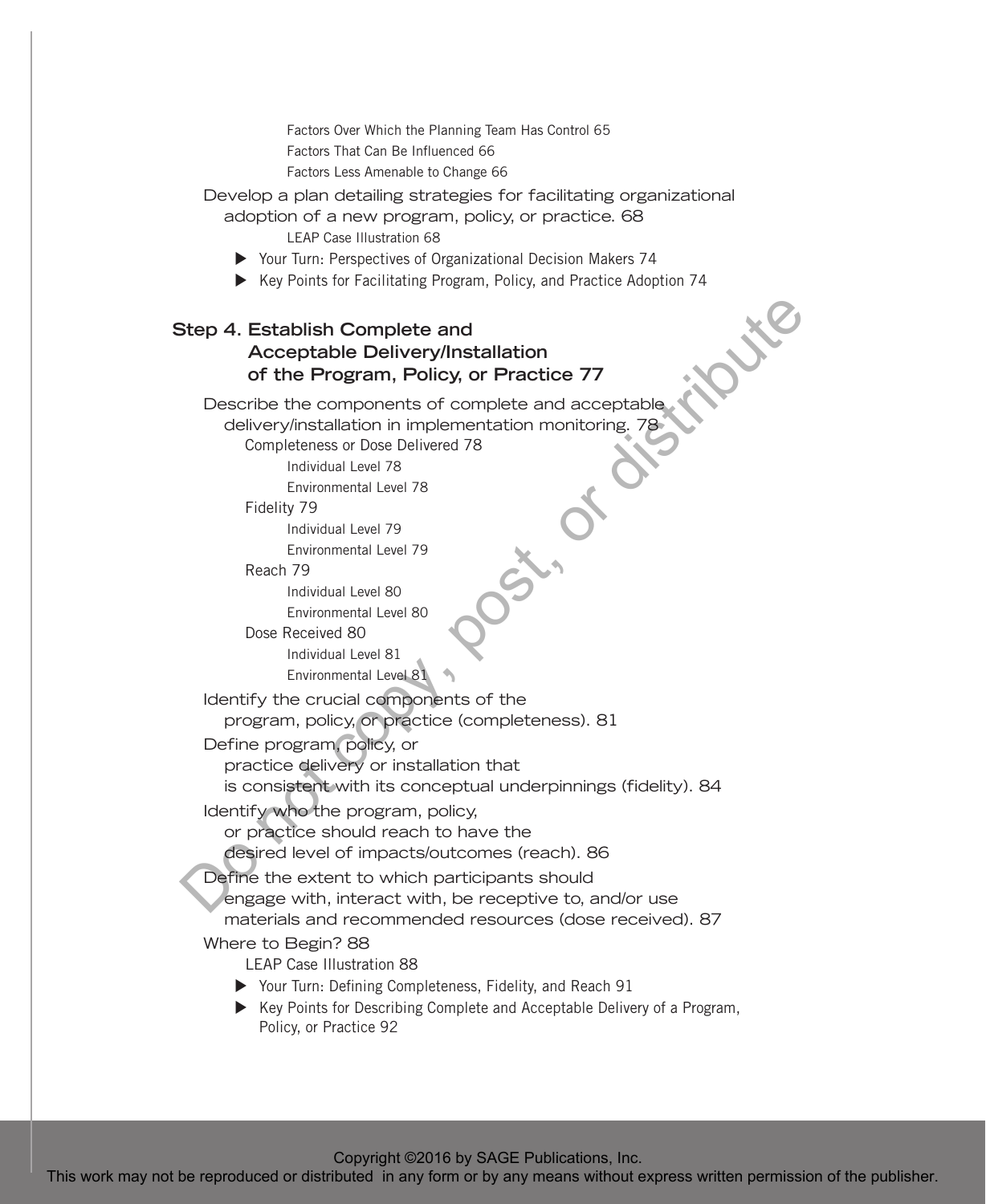| Step 5. Develop Strategies for                                                                                                                                                                                                                                                                                                                                             |
|----------------------------------------------------------------------------------------------------------------------------------------------------------------------------------------------------------------------------------------------------------------------------------------------------------------------------------------------------------------------------|
| Facilitating Program, Policy, or                                                                                                                                                                                                                                                                                                                                           |
| <b>Practice Implementation and Sustainability 95</b>                                                                                                                                                                                                                                                                                                                       |
| List the steps needed to facilitate<br>program, policy, or practice implementation. 96<br>Steps to Facilitate Implementation 96                                                                                                                                                                                                                                            |
| Influences on Program, Policy, and Practice<br>Implementation and Suggested Strategies 97<br>Characteristics of Program, Policy, or Practice 98<br>Implementation Approach/Process 98                                                                                                                                                                                      |
| Leadership and Support and Resources 99<br>Characteristics of Implementers and Features of the Organization 102<br>External Factors 104                                                                                                                                                                                                                                    |
| Develop a plan to facilitate implementation of a specific<br>program, policy, or practice in an organizational setting. 104<br><b>LEAP Case Illustration 104</b>                                                                                                                                                                                                           |
| List the steps needed to facilitate<br>program, policy, or practice sustainability. 112<br>Steps to Facilitate Sustainability 112<br>Influences on Program, Policy, and Practice<br>Sustainability and Suggested Strategies 113<br>Implementation Process and Leadership and Support 114<br>Organizational Characteristics and Resources 114<br>LEAP Case Illustration 114 |
| Develop a plan to facilitate.<br>sustainability of a specific program,<br>policy, or practice in an organizational setting. 117<br>▶ Your Turn: Planning for Sustainability 119<br>▶ Key Points for Facilitating Implementation and Sustainability 120                                                                                                                     |
| Step 6. Develop or Update the Action Model, Action<br>Plan, and Logic Model to Integrate Planning 123                                                                                                                                                                                                                                                                      |
| Develop the action model. 124<br>Implementing Organization 126<br>Intervention Protocol 126<br>Implementers, Community Partners, and Service Delivery Protocol 126<br>Ecological Context 127<br><b>LEAP Case Illustration 127</b>                                                                                                                                          |
| Draft an initial action plan. 127<br>Develop or update a logic model<br>that incorporates change and action model elements. 130<br>Selecting a Logic Model Template 132                                                                                                                                                                                                    |
| Sample Logic Model Templates 133                                                                                                                                                                                                                                                                                                                                           |
| Copyright ©2016 by SAGE Publications, Inc.<br>This work may not be reproduced or distributed in any form or by any means without express written permission of the publisher.                                                                                                                                                                                              |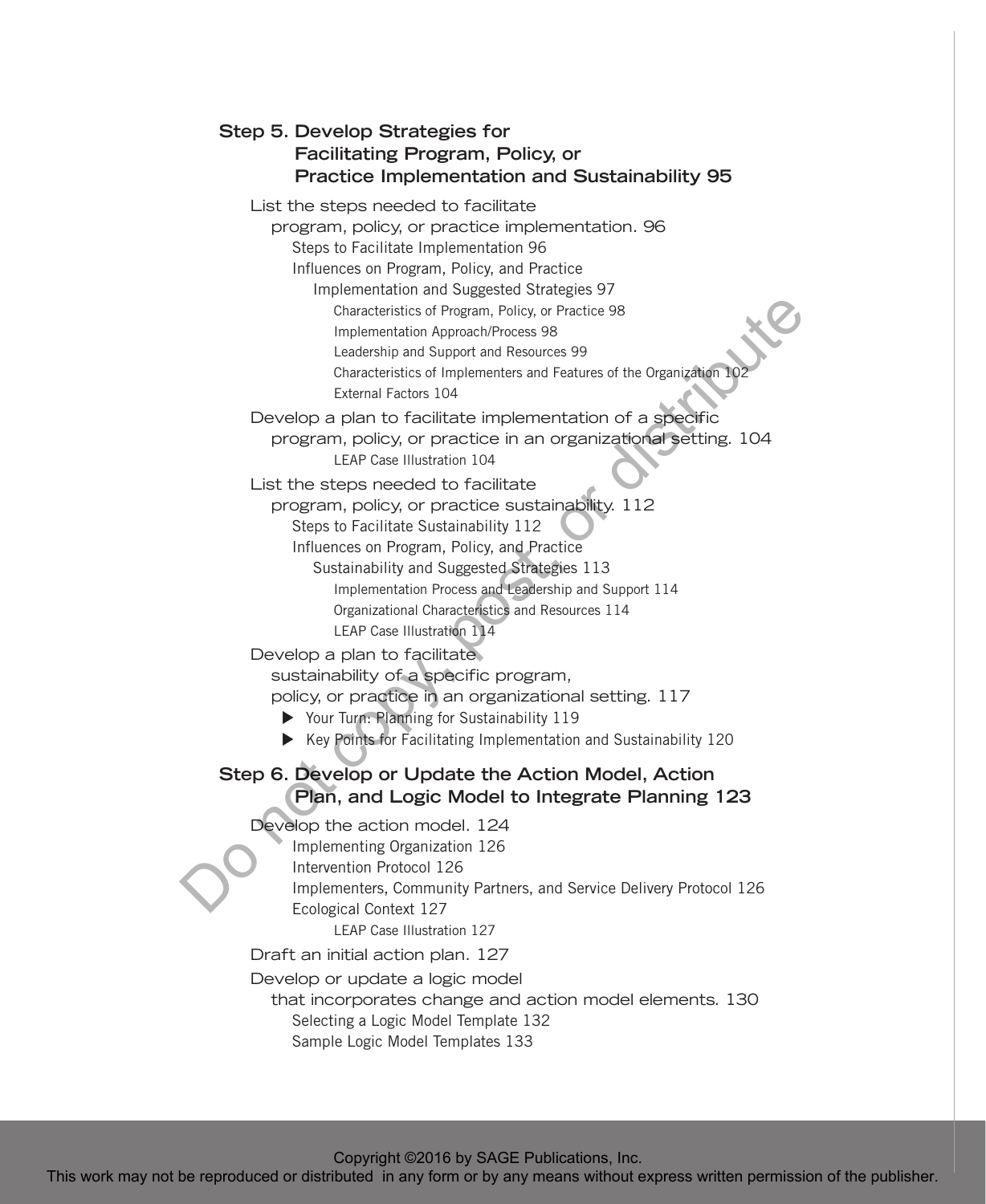Summary 140

- $\triangleright$  Your Turn: Logic Models 141
- $\blacktriangleright$  Key Points for Integrating Planning 141

#### **Phase III. Implementation Monitoring Planning 143**

## **Step 7. Develop Initial Implementation Monitoring Questions 145**

Articulate the general purposes for conducting implementation monitoring for a specific program, policy, or practice change. 145 LEAP Case Illustration 147

Select components of the implementation monitoring plan and draft implementation monitoring questions. 149 LEAP Case Illustration 153

#### Organize implementation monitoring

plan questions according to the logic model. 153 LEAP Case Illustration 155

- ▶ Your Turn: Ethics of Excessive Data Collection 158
- $\blacktriangleright$  Key Points for Developing Implementation Monitoring Questions 158

### **Step 8. Choose Implementation**

## **Monitoring Methods and Compile the Comprehensive Implementation Monitoring Plan 161**

Consider options for implementation monitoring design and methods. 161 Qualitative and Quantitative Methods 161 Methods and Design Elements for Implementation Monitoring 163 Data Sources 163 Sampling 166 Design 167 Data Collection Tools 169 Data Collection Procedures 171 Criteria for Evidence of Implementation 171 Data Management 173 Data Analysis/Synthesis 173 Select multiple implementation monitoring methods for each implementation monitoring question. 174 Data Collection Tools 175 LEAP Case Illustration 176 Criteria for Evidence of Implementation 176 LEAP Case Illustration 176 Single Data Collection Tool 178 Archives the general survey considering from the reproduced or distributed in any form or by any means without express the reproduced in any means without the reproduced in any means with the publisher. Or a consider a co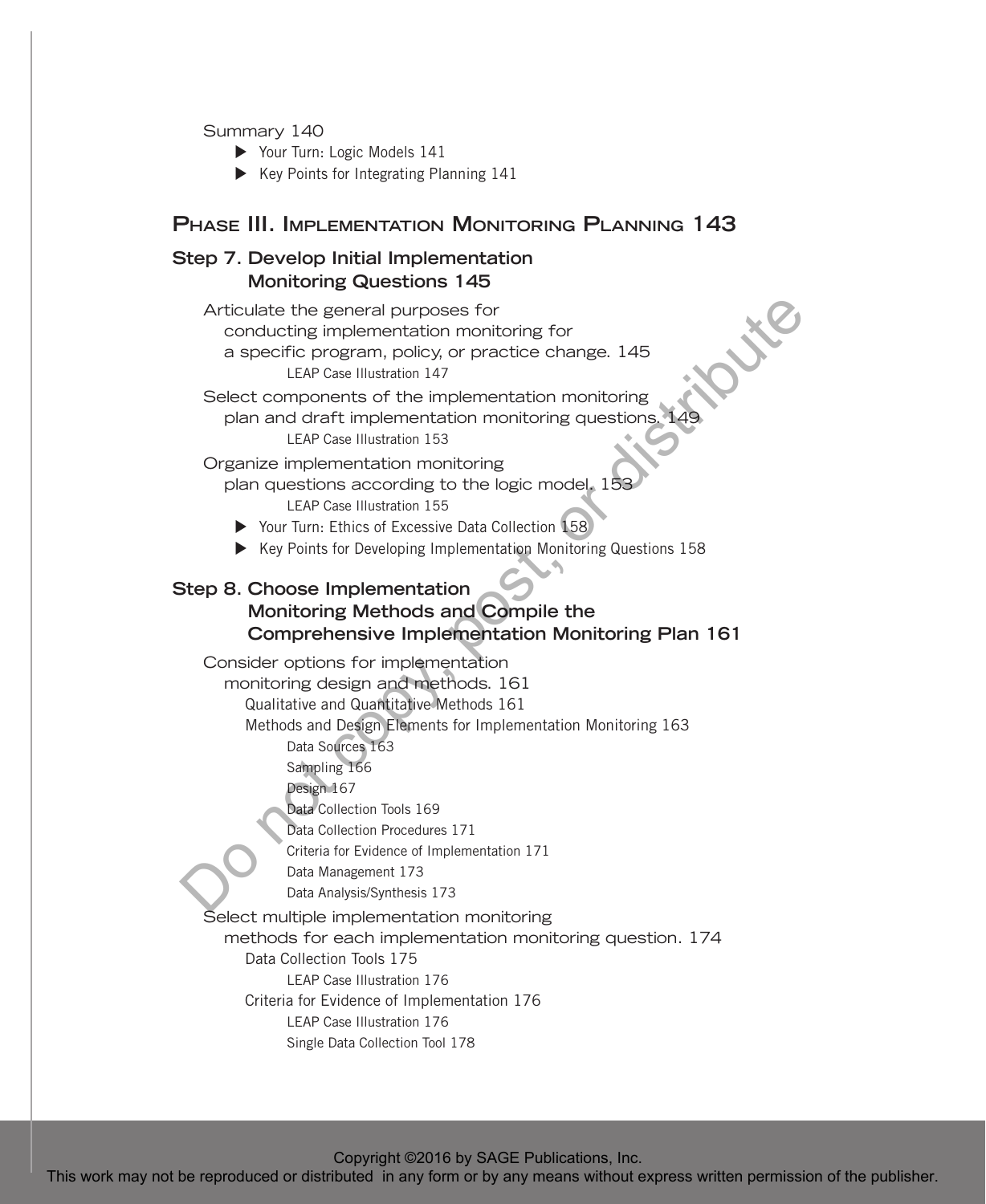| Multiple Data Collection Tools 178<br>Multiple Essential Elements 178                                                                                                         |
|-------------------------------------------------------------------------------------------------------------------------------------------------------------------------------|
|                                                                                                                                                                               |
| Compile the comprehensive                                                                                                                                                     |
| implementation monitoring plan. 181<br><b>LEAP Case Illustration 182</b>                                                                                                      |
| Organize the implementation                                                                                                                                                   |
|                                                                                                                                                                               |
| monitoring plan using a logic model. 182<br>LEAP Case Illustration 182                                                                                                        |
|                                                                                                                                                                               |
| ▶ Your Turn: Qualitative and Quantitative Methods 188                                                                                                                         |
| ▶ Key Points for Choosing Implementation Monitoring Methods 188                                                                                                               |
| <b>PHASE IV. IMPLEMENTATION 189</b>                                                                                                                                           |
| Step 9. Implement the Program,                                                                                                                                                |
| Policy, or Practice and Use                                                                                                                                                   |
|                                                                                                                                                                               |
| <b>Implementation Data for Formative Purposes 191</b>                                                                                                                         |
| Apply concepts from implementation                                                                                                                                            |
| frameworks to understand implementation. 191                                                                                                                                  |
| Understand the innovation and                                                                                                                                                 |
| implementation from the                                                                                                                                                       |
| perspective of setting stakeholders. 196                                                                                                                                      |
|                                                                                                                                                                               |
| Review Implementation Cases:                                                                                                                                                  |
| When Things Don't Go as Planned 196                                                                                                                                           |
| Active Winners 198                                                                                                                                                            |
| Workplace Intervention 199                                                                                                                                                    |
| Quit Together 200                                                                                                                                                             |
| Be able to discuss practical issues                                                                                                                                           |
| for using implementation data in a formative manner. 203                                                                                                                      |
| Develop a plan for using implementation monitoring                                                                                                                            |
| data in a formative manner to keep a project on track. 209                                                                                                                    |
| Your Turn: Formative Use of Implementation Monitoring Data 210                                                                                                                |
| Key Points for Implementation and Using Data for Formative Purposes 211                                                                                                       |
|                                                                                                                                                                               |
| Step 10. Collect and Manage Implementation Data 213                                                                                                                           |
| List and define important                                                                                                                                                     |
| steps and principles of data management. 214                                                                                                                                  |
| 1. Develop data management plan. 215                                                                                                                                          |
| 2. Collect data in the field, 215                                                                                                                                             |
| 3. Transfer data from field to data entry. 217                                                                                                                                |
| 4. Ensure secure data storage. 217                                                                                                                                            |
| 5. Develop procedures for access to data. 217                                                                                                                                 |
| 6. Conduct data entry. 218                                                                                                                                                    |
| 7. Clean data. 218                                                                                                                                                            |
|                                                                                                                                                                               |
|                                                                                                                                                                               |
|                                                                                                                                                                               |
|                                                                                                                                                                               |
| Copyright ©2016 by SAGE Publications, Inc.<br>This work may not be reproduced or distributed in any form or by any means without express written permission of the publisher. |
|                                                                                                                                                                               |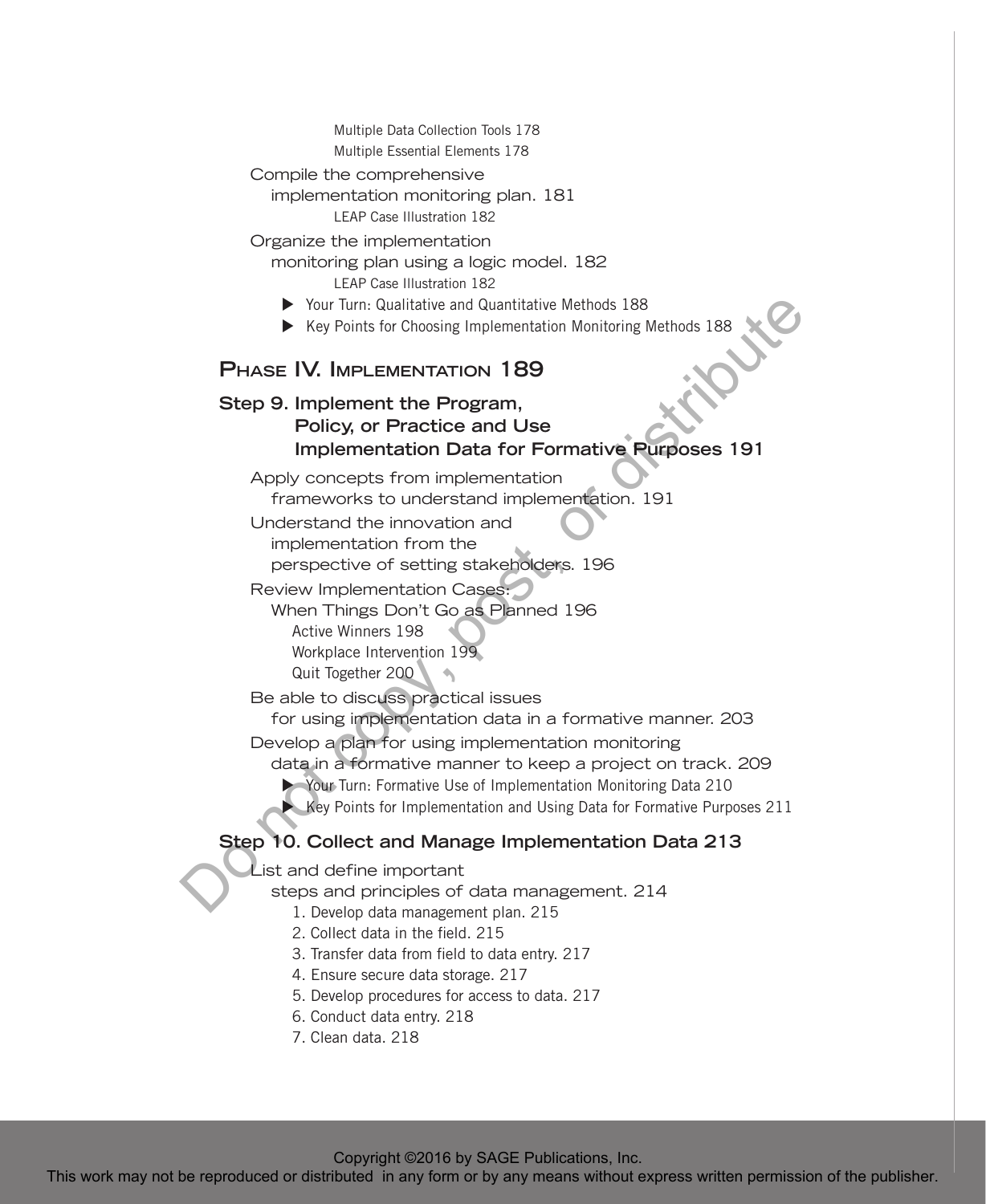- 8. Conduct preliminary data processing. 219
- 9. Conduct data analysis/synthesis and reporting. 219
- Develop a data management plan that identifies
	- tasks for managing implementation monitoring data. 221 LEAP Case Illustration 223

Review examples of selected data management plans. 228

Faith, Activity, and Nutrition (FAN) 228

Study of Health and Physical

Activity in Preschool Environments (SHAPES) 229

Out-of-School Programs (OST) 229

▶ Your Turn: Resource Priorities 237

 $\blacktriangleright$  Key Points on Collecting and Managing Implementation Data 238

## **Phase V. Analysis/Synthesis, Reporting, and Use 239**

### **Step 11. Analyze and Synthesize Implementation Monitoring Data 241**

Conduct analysis/synthesis of implementation data. 241

Understand LEAP implementation analysis. 243

- 1. Tool/Instrument/Data Source Level 243
- A. Average or summarize multiple items from a single data collection tool/data source that were used to assess implementation at one point in time, as applicable. 243 This work may not be reproduced or distributed in any form or by any means without express written permission of the publisher. Do not copy, post, or distribute
	- B. Average or summarize multiple items, means, or sums from a single data collection/data source that were used at multiple points in time, as applicable. 245
	- C. Organize information into tables by organization, essential or core elements, and data sources/collection tools. 245
	- D. Apply criteria for evidence of implementation
		- at the data source/data collection tool level. 248
	- 2. Essential Element Level 248

E. Apply criteria considering multiple data sources

to determine implementation at the essential element

level (i.e., triangulate multiple instruments/data sources). 248

#### 3. Component Level 248

F. Apply criteria considering multiple

elements of the program, policy, or practice to

determine implementation at the component level. 248

4. Program, Policy, or Practice Level 251

G. Apply criteria considering multiple components of the

program, policy, or practice to determine overall implementation. 251

Understand ENRICH implementation analysis. 251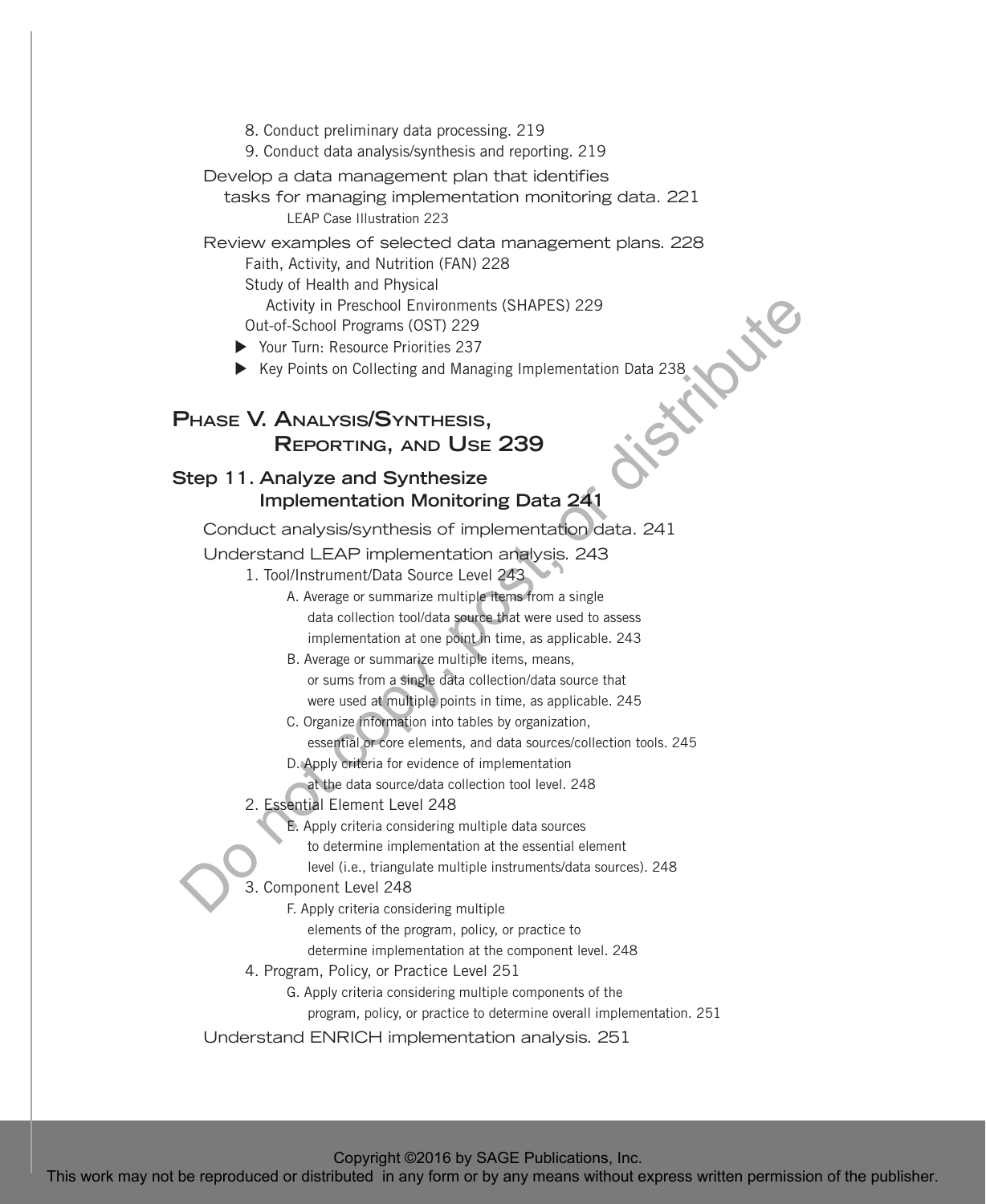- 1. Tool/Instrument/Data Source Level 251
	- A. Average or summarize multiple items from a single data collection tool/data source that were used to assess implementation at one point in time, as applicable. 251
	- B. Average or summarize multiple items, means, or sums from a single data collection tool/data source that were used at multiple points in time, as applicable. 251
	- C. Organize information into tables by organization, essential or core element, and data sources/collection tools. 253
	- D. Apply criteria for evidence of implementation
		- at the data source/data collection tool level. 254
- 2. Essential Element Level 255
	- E. Apply criteria considering multiple data sources
		- to determine implementation at the essential element level
		- (i.e., triangulate multiple instruments/data sources). 255
- 3. Component Level 255
	- F. Apply criteria considering multiple elements of the
		- program, policy, or practice to determine overall implementation. 255
- 4. Program, Policy, or Practice Level 255
	- G. Apply criteria considering multiple components of the
	- program, policy, or practice to determine overall implementation. 255
- ▶ Your Turn: Are All Data Sources Created Equal? 257
- $\blacktriangleright$  Key Points for Analyzing and Synthesizing Implementation Monitoring Data 258

#### **Step 12. Report and Use Implementation Data 261**

Understand reporting from a stakeholder perspective. 261

- 1. Identify the audience(s) to whom you are reporting. 261
- 2. Define the purpose of the communication. 262
- 3. Determine how the information will be communicated. 262
- 4. Clearly articulate the results and recommendations
- in language that is appropriate to the audience. 264
- 5. Make the report, handout, presentation,
	- or other form of communicated material visually
	- appealing and appropriate to the audience. 265
		- Visual Appearance 266

Organization of the Report 267

Language 267

List and describe the

summative uses of implementation data. 269

Develop a plan for reporting and using implementation

- data for the project and for stakeholders. 271
	- ▶ Key Points for Reporting and Using Implementation Monitoring Data 296

Copyright ©2016 by SAGE Publications, Inc.

This work may not be reproduced to the reproduced or distributed in any form or by any means without express the reproduced in any form or by any means without express the reproduced in any form of the publisher. This com